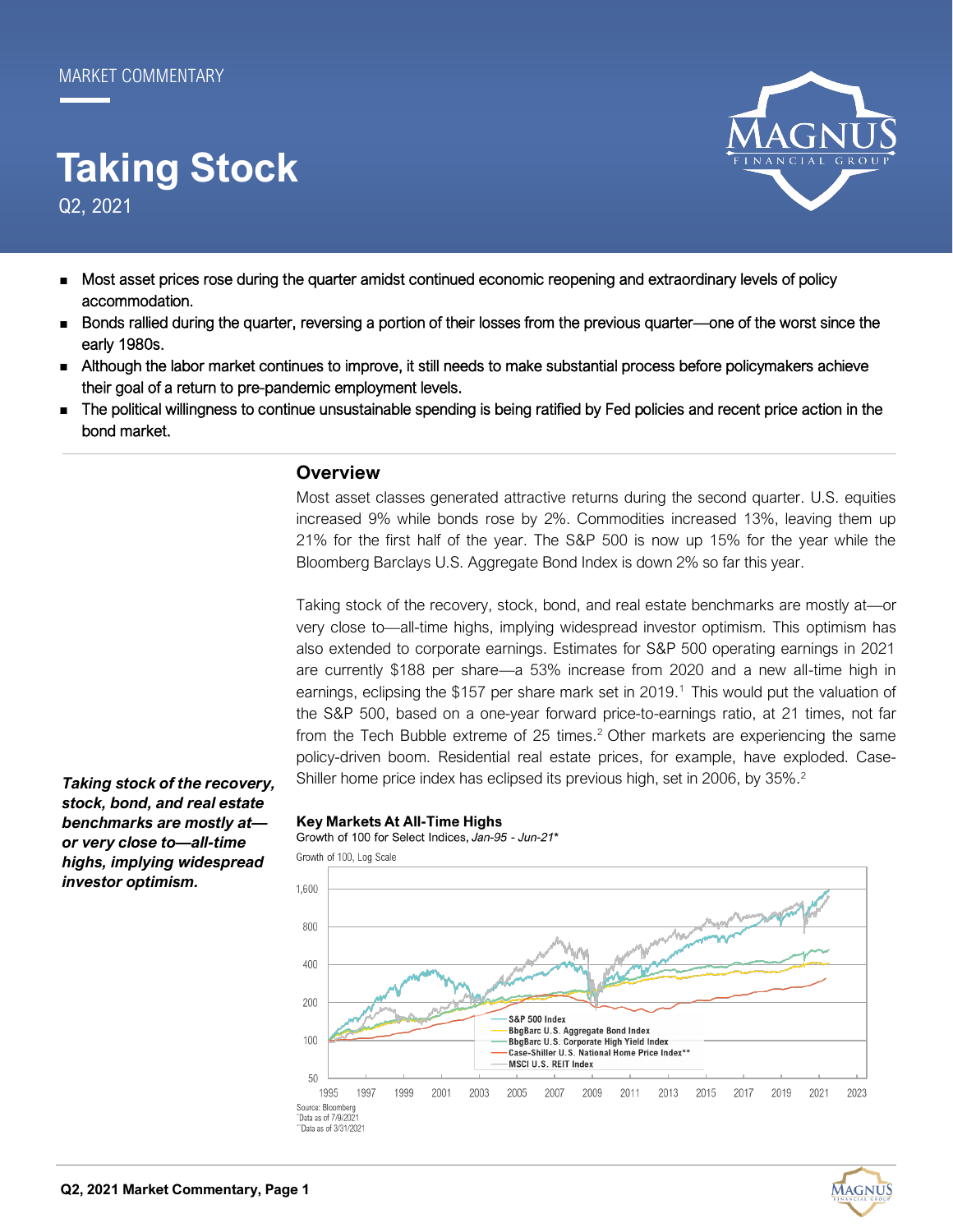These strong asset prices are occurring even while another, very visible measure of economic health, total payroll employment, remains sluggish. According to the Bureau of Labor Statistics, the U.S. had approximately 153 million people on nonfarm payrolls just before the pandemic.<sup>3</sup> Even with the substantial recovery of 16 million jobs, 7 million fewer people are employed today. From here, it will take nearly two years to achieve the Federal Reserve's goal of full employment, assuming a pace of 350,000 additions per month. On the bright side, the jobs do appear there for the taking. The recent Job Openings and Labor Turnover Survey report shows current job openings moving parabolically higher to record levels.<sup>4</sup> Even with the high number of available positions, filling these jobs will likely take time, as the reopening progresses further, workers relocate and are retrained, and pandemic assistance programs are discontinued.

*Despite the recovery of 16 million jobs in the U.S. labor market, 7 million fewer people are employed today than before the pandemic. While it may take years for the labor market to fully recover, the bright side is that according to the recent JOLTS report, current job openings are at record levels which appears to reflect a good opportunity set for job seekers.*



Nonfarm Job Openings (Seasonally Adjusted), *Jan-02 - May-21*



The labor market reflects the current economic situation, so it tends to trail asset prices, which are often leading indicators of economic weakness or strength. While we expect the labor market to lag behind asset prices in a recovery, it appears more disconnected than usual in this cycle. Much of this can be traced to the devastation left in the wake of the COVID-19 crisis and lockdowns. However, policymakers' swift and aggressive reaction to the crisis, especially the Federal Reserve's response, has significantly buoyed asset prices via low interest rates and widescale asset purchases (quantitative easing). In just over a year since COVID-19 hit the U.S., the Fed has slashed interest rates to zero and doubled its balance sheet to over \$8 trillion.<sup>5</sup> From a fiscal perspective, the amount of total public debt has increased by over 20% to 127% of GDP.<sup>6</sup>

Not only does the U.S. stock market appear to favor these policies, the U.S. Treasury bond and foreign exchange markets—which dwarf the stock market in size and in economic importance—also appear to be ratifying policy decisions made so far. Indeed, support for these policies apparently extends even to assets that are widely seen as hedges against policy mistakes and the U.S. dollar, like gold and bitcoin, which declined on comments suggesting nothing more than a potential slowing of support more than a year from now. Taking stock of whether the levels of policy support can persist is critical in not only achieving the employment goals of policymakers but also for asset prices and whether these lofty levels can be maintained.

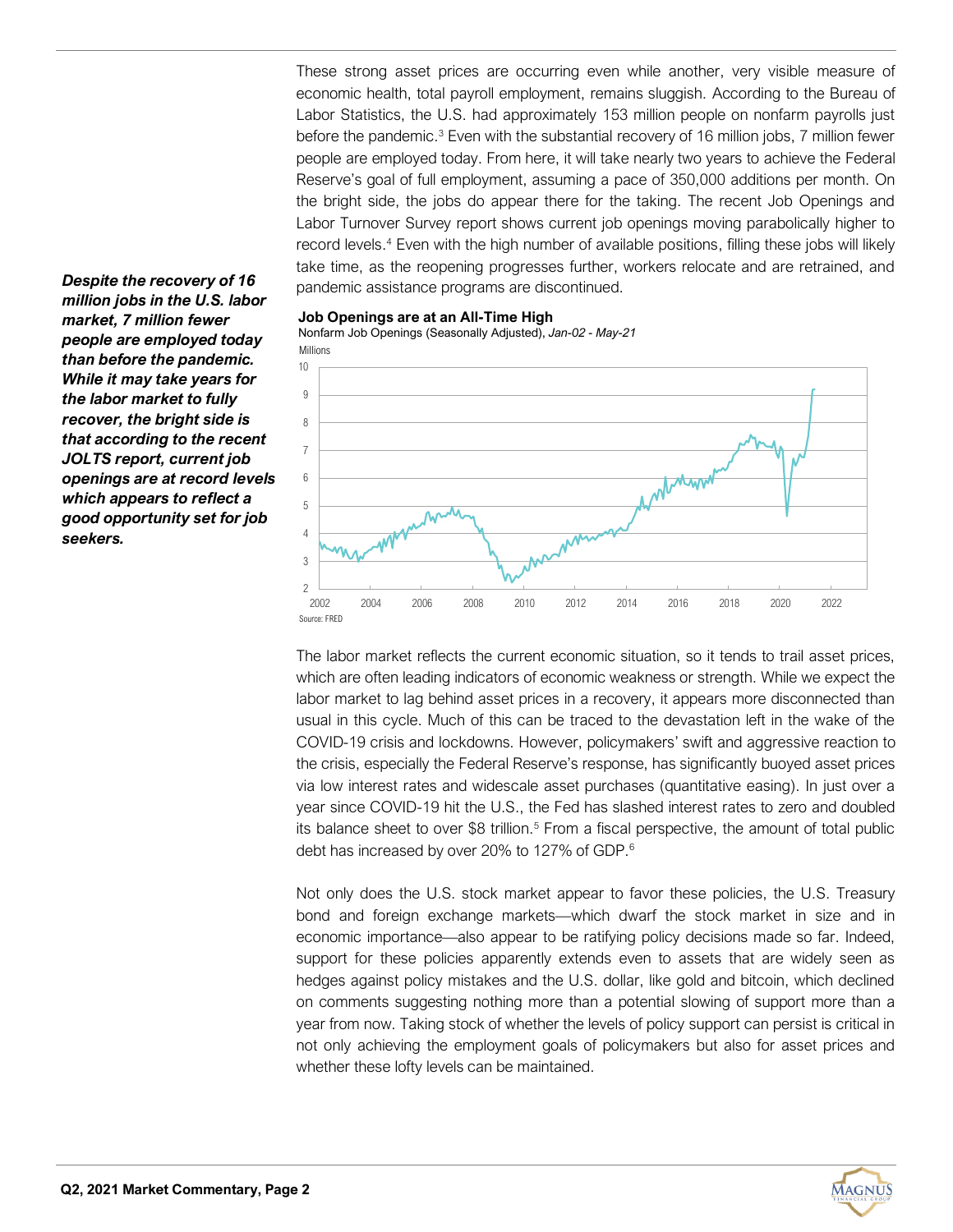# **Policy**

So far this year, the Biden Administration has announced intentions to pass two fiscal bills. The American Jobs Plan is an infrastructure spending bill that seeks to invest \$2 trillion over the next decade, with about 1% of GDP per year invested in infrastructure.<sup>7</sup> President Biden also proposed the American Families Plan, which includes a \$1.8 trillion stimulus program.<sup>8</sup> These proposals come after the passage of the \$1.9 trillion American Rescue Plan Act of 2021 earlier this year.<sup>9</sup>

As fall approaches, politicians will begin to weigh how these spending plans will affect their mid-term re-election chances in 2022. There does not appear to be any impediments to more spending if Congress myopically heeds the advice of political consultant James Carville and voters. Carville may be best known for being the lead strategist of Bill Clinton's successful 1992 presidential campaign. He was keenly aware that political wins were based on concepts such as "Talk about things that'll matter to the people, you know? It's the economy, stupid."<sup>10</sup> his advice seems just as relevant 30 years later, as recent polls suggest that almost twice as many Americans support further spending plans, especially on infrastructure, than those who oppose them (see chart below). Further, the number of Americans who favor additional stimulus appears to have increased over the past year. In a recent poll by Morning Consult and Politico, 91% of respondents favored additional stimulus to help the economy "recover from the coronavirus pandemic." This is an increase from 74% in October 2020.<sup>11</sup>

|                                                                                                                                                                                         |                                            | <b>Favor Addi-</b><br>tional Stim- | Oppose | No Opin-<br>ion/Neu- |
|-----------------------------------------------------------------------------------------------------------------------------------------------------------------------------------------|--------------------------------------------|------------------------------------|--------|----------------------|
| Date                                                                                                                                                                                    | <b>Poll Name</b>                           | ulus $(\%)$                        | (%)    | tral $(\%)$          |
| 3-May-2021                                                                                                                                                                              | Morning Consult + Politico*                | 91                                 | 4      | 5                    |
| 8-Mar-2021                                                                                                                                                                              | Morning Consult + Politico                 | 75                                 | 18     |                      |
| 3-Mar-2021                                                                                                                                                                              | Monmouth Poll**                            | 81                                 | 14     | 5                    |
| 1-Mar-2021                                                                                                                                                                              | Pew Research                               | 70                                 | 28     | $\overline{2}$       |
| 23-Feb-2021                                                                                                                                                                             | <b>Small Business for America's Future</b> | 76                                 | 24     | Ω                    |
| 19-Feb-2021                                                                                                                                                                             | Morning Consult + Politico                 | 76                                 | 17     |                      |
| 3-Feb-2021                                                                                                                                                                              | Quinnipiac Poll                            | 78                                 | 18     | 4                    |
| 1-Feb-2021                                                                                                                                                                              | Yahoo News                                 | 74                                 | 13     | 13                   |
| 22-Jan-2021                                                                                                                                                                             | Reuters Poll of Economists                 | 90                                 | 10     | Ω                    |
| 21-Dec-2020                                                                                                                                                                             | Civic Science                              | 78                                 | 16     | 6                    |
| 1-Oct-2020                                                                                                                                                                              | Civic Science                              | 74                                 | 12     | 14                   |
| 1-May-2020                                                                                                                                                                              | Civic Science                              | 59                                 | 20     | 21                   |
| * Question referenced stimulating the economy to recover from coronavirus pandemic.<br>$**$ $\bigcap_{i=1}^{n}$ . The set of second set of second second second set $\bigcap_{i=1}^{n}$ |                                            |                                    |        |                      |

## **Public Sentiment Shows Continued Support for Further Stimulus**

Question referenced stimulus checks at or above \$1,400.

With the green light to spend, the Fed plays an important role in this political situation because it will need to monetize a significant portion of government spending—something it has so far appeared willing to do to sustain the pandemic recovery. At its most recent meeting in June, the Federal Open Market Committee (FOMC) also endorsed further large spending bills by maintaining both the pace of its quantitative easing program, which purchases \$120 billion per month of Treasuries and agency mortgage-backed securities, as well as its the near zero-interest rate policy, until at least 2023.<sup>12</sup> Yet recent inflation readings are rising.<sup>13</sup> According to the U.S. Bureau of Labor Statistics, the Consumer Price Index rose 4.9% for the year ending May 2021<sup>14</sup>—its largest year-over-year increase since September 2008.<sup>13</sup> The Fed believes these elevated readings will soon subside as they are partly the result of the anniversary effects of the significantly depressed prices from last year. But this explanation does not account for the increased prices in either commodities or housing, which are critical to economic recovery and are also front of mind for consumers, businesses, and investors.

*So far this year, the Biden Administration has announced intentions to pass the American Jobs Plan and the American Families Plan in addition to the American Rescue Plan Act of 2021 which was passed earlier this year. There does not appear to be any impediments to more spending from Congress or the public according to polls.*

*At its most recent meeting in June, the Federal Open Market Committee (FOMC) endorsed further large spending bills by maintaining both the pace of its quantitative easing program, which purchases \$120 billion per month of Treasuries and agency mortgage-backed securities, as well as its the near zero-interest rate policy, until at least 2023.*

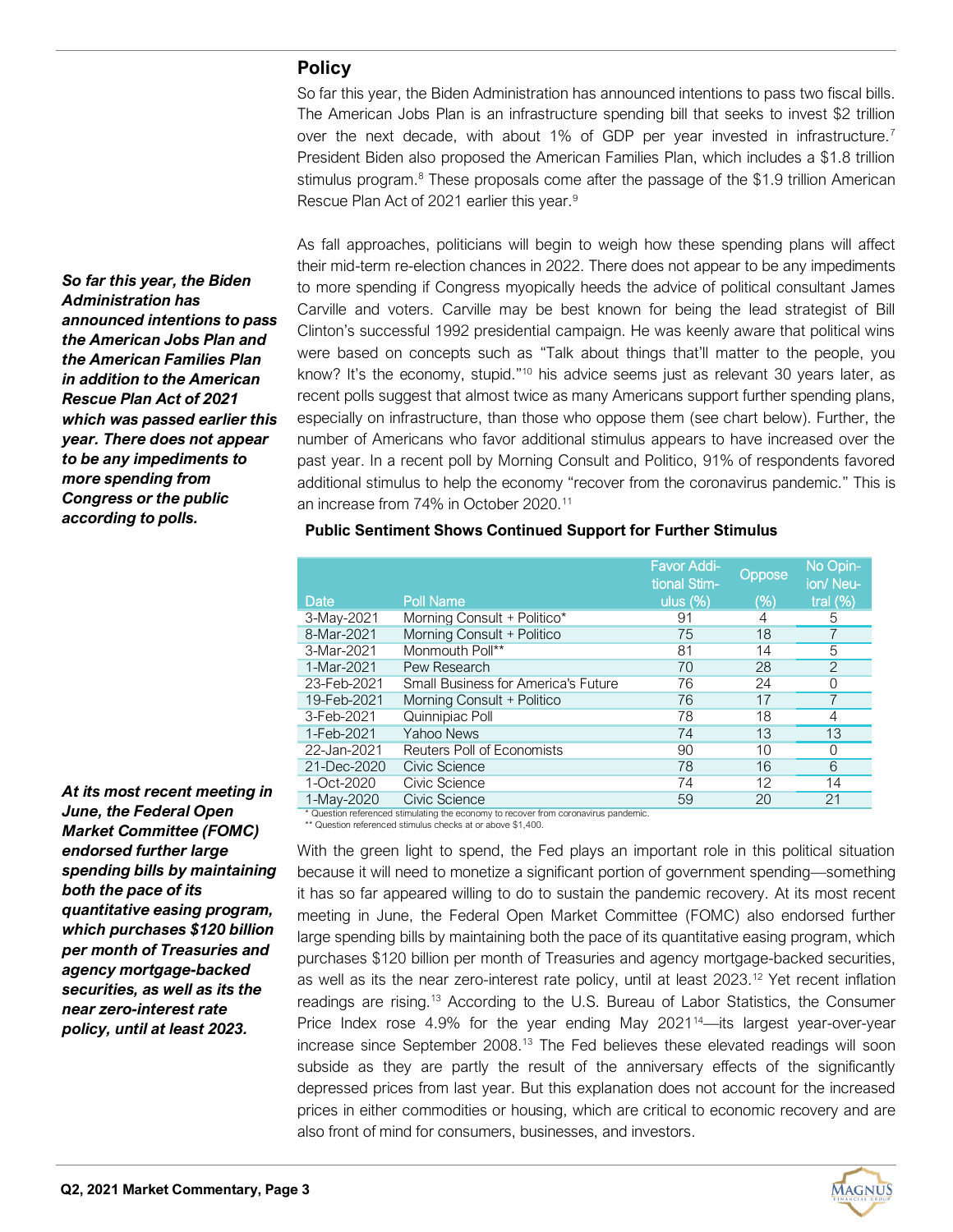The final piece of the accommodation puzzle, the bond market, is the most important. Another quote from James Carville comes to mind here: "I used to think if there was reincarnation, I wanted to come back as the president or the pope or a .400 baseball hitter. But now I want to come back as the bond market. You can intimidate everybody."<sup>15</sup> By late in the first quarter, the 10-year Treasury yield had increased substantially from 0.5% during the depths of the pandemic to  $1.75\%$ .<sup>2</sup> On a price basis, longer term bonds declined by over 20%.<sup>2</sup> Rising interest rates means bond prices moved lower—a signal from investors that they required a higher yield to purchase U.S. government debt. Higher yields would not only cause the government to spend more on interest payments but also cause a tightening of financial conditions that could disrupt the recovery. However, the 10 -Year Treasury yield has moved substantially lower in recent weeks to below 1.4%.<sup>2</sup> This comes in the face of increased fiscal spending proposals and higher inflation readings, so for now the bond market appears willing to tolerate continued fiscal spending, debt monetization, and elevated inflation.

# **Markets**

Declining interest rates likely influenced the relative outperformance of large cap growth stocks over large cap value stocks. That's because when the discount rate used in calculations falls, the present value of longer duration growth assets increases. The Russell 1000 Growth Index, a proxy for large growth companies, gained 12% during the quarter, leaving it up 13% for the year. The Russell 1000 Value Index gained 5% in the quarter and is up 17% so far in 2021. Over the past twelve months, the indices have produced nearly identical returns with value, up 44%, outperforming growth by 1%. Within smaller companies, value slightly outperformed growth during the quarter. The Russell 2000 Value Index gained almost 5% in the quarter and is now up 27% for the year. The Russell 2000 Growth Index was higher by 4% for the quarter, leaving it up 9% for the year. Over the past twelve months, the growth index's 51% return trails value by 22%. The interest-rate sensitive utilities sector was the only sector to produce negative returns during the quarter, down less than 1%, and has trailed for the year, returning just 2%. Top -performing sectors for the year include energy, up 46%; financials, up 26%; and real estate, up 23%. Energy and real estate companies alike have benefited from the continued economic re-opening while financials have benefited from the re-opening and steeper yield curve.

Stocks outside of the U.S. trailed their U.S. counterparts during the quarter and so far in 2021. The MSCI EAFE Index was higher by 5% in the quarter and is up 9% for the year in U.S. dollar terms. In local currency terms, developed market equities were up 5% in the quarter and up 13% for the year. Emerging markets in U.S. dollar terms also climbed 5% for the quarter and are now up nearly 8% for the year. Local currency returns have nearly matched on a quarter and year-to-date basis.

Municipal bonds, as measured by the Bloomberg Barclays Municipal 1-10 Year Bond Index, fared much better than investment-grade taxable bonds during the quarter as they gained 0.6%, leaving them up 0.4% for the year. The Bloomberg Barclays High Yield Index was able to absorb the rise in interest rates and post a gain of 2.7% and is now up 3.6% for the year.

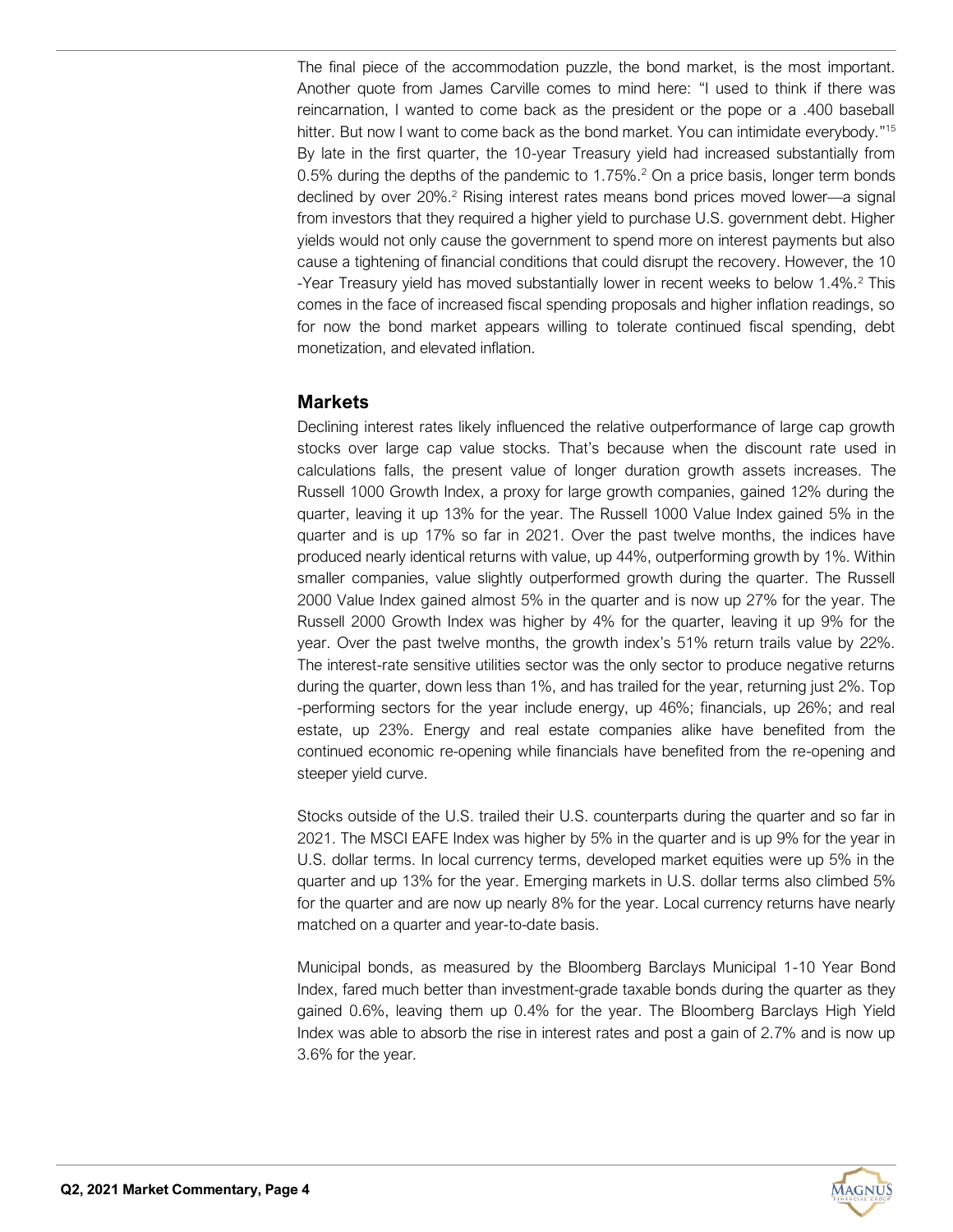#### **June 2021 Key Market Total Returns**



Source: Bloomberg

# **Looking Forward**

The stock market appears to be comfortable with rising prices for now, especially considering that the rate of year-over-year change is expected to drop in coming months from its historically high reading in May. The bond market also appears content with the inflation picture, at least for now. That said, we are keenly interested in how the U.S. government bond market behaves in the second half of the year. This is because the U.S. Treasury is expected to issue substantially more bonds in the third quarter—\$821 billion, compared to \$281 billion in net issuance during the second quarter. In addition, through its quantitative easing program, the Fed purchased \$240 billion in U.S. Treasury bonds in the second quarter and is expected to purchase the same amount in the third quarter, implying a significantly reduced level of Fed absorption. As it stands currently, the bond market is playing the role of enabler, and, should that change, we may need to take stock of current positioning.

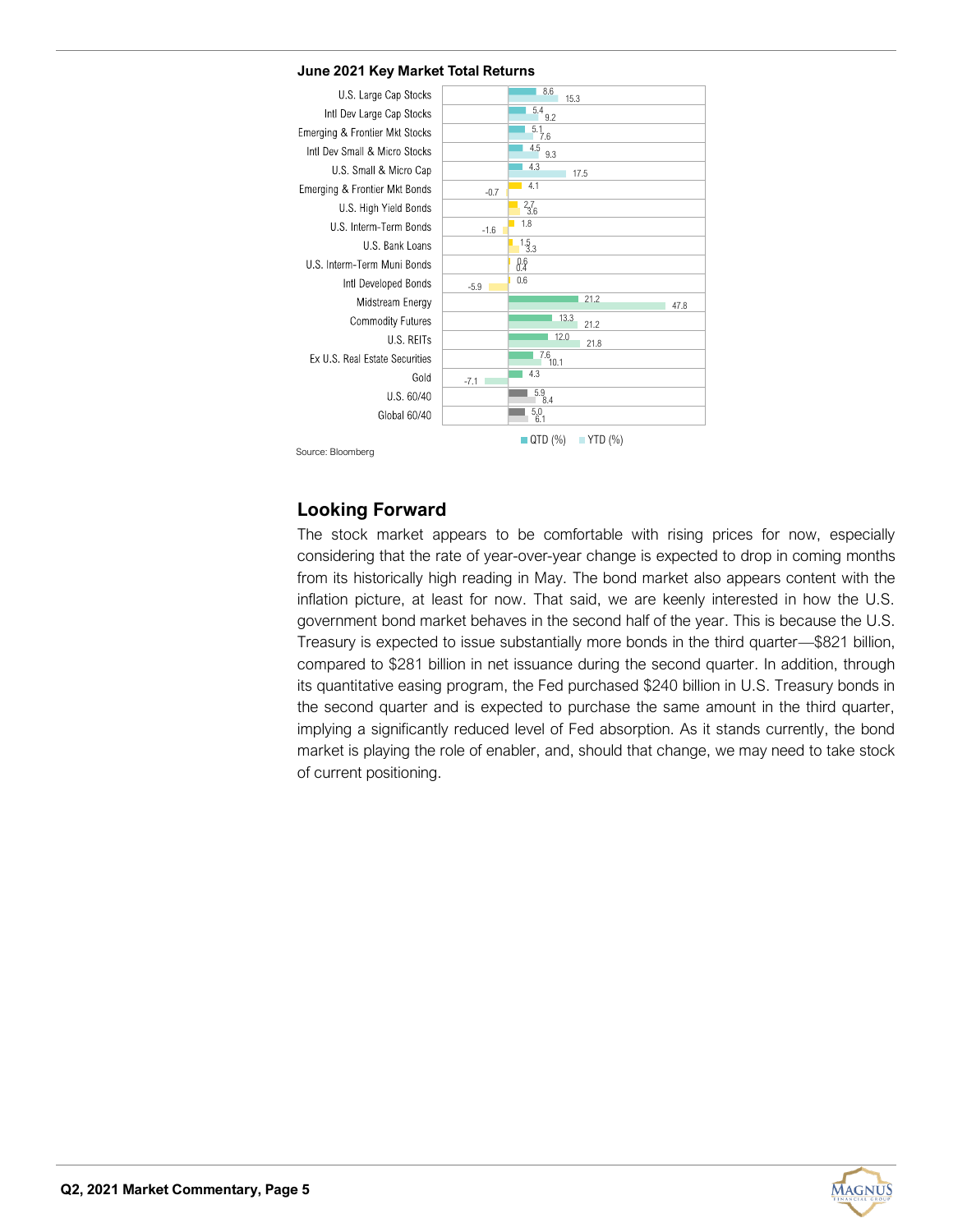# **Performance Disclosures**

All market pricing and performance data from Bloomberg, unless otherwise cited. Asset class and sector performance are gross of fees unless otherwise indicated.

# **Citations**

- 1. S&P Global: https://www.spglobal.com/spdji/en/indices/equity/sp-500/#overview
- 2. Bloomberg
- 3. BLS: https://www.bls.gov/news.release/archives/empsit\_03062020.pdf
- 4. BLS: https://www.bls.gov/news.release/pdf/jolts.pdf
- 5. FRED: https://fred.stlouisfed.org/series/WALCL
- 6. FRED: https://fred.stlouisfed.org/series/GFDEGDQ188S
- 7. White House: https://www.whitehouse.gov/briefing-room/statements-releases/2021/03/31/fact-sheet-theamerican-jobs-plan/
- 8. White House: https://www.whitehouse.gov/briefing-room/statements-releases/2021/04/28/fact-sheet-theamerican-families-plan/
- 9. Congress: https://www.congress.gov/bill/117th-congress/house-bill/1319/text
- 10. Harvard Politics: https://harvardpolitics.com/its-the-economy-stupid/
- 11. Morning Consult + Politico: https://assets.morningconsult.com/wpuploads/2021/05/19073309/210579\_crosstabs\_POLITICO\_RVs\_v1\_SH.pdf
- 12. U.S. Federal Reserve: https://www.federalreserve.gov/monetarypolicy/files/monetary20210616a1.pdf
- 13. FRED: https://fred.stlouisfed.org/series/CPIAUCSL
- 14. BLS: https://www.bls.gov/news.release/pdf/cpi.pdf
- 15. Bloomberg: https://www.bloomberg.com/news/articles/2018-01-29/the-daily-prophet-carville-was-rightabout-the-bond-market-jd0q9r1w